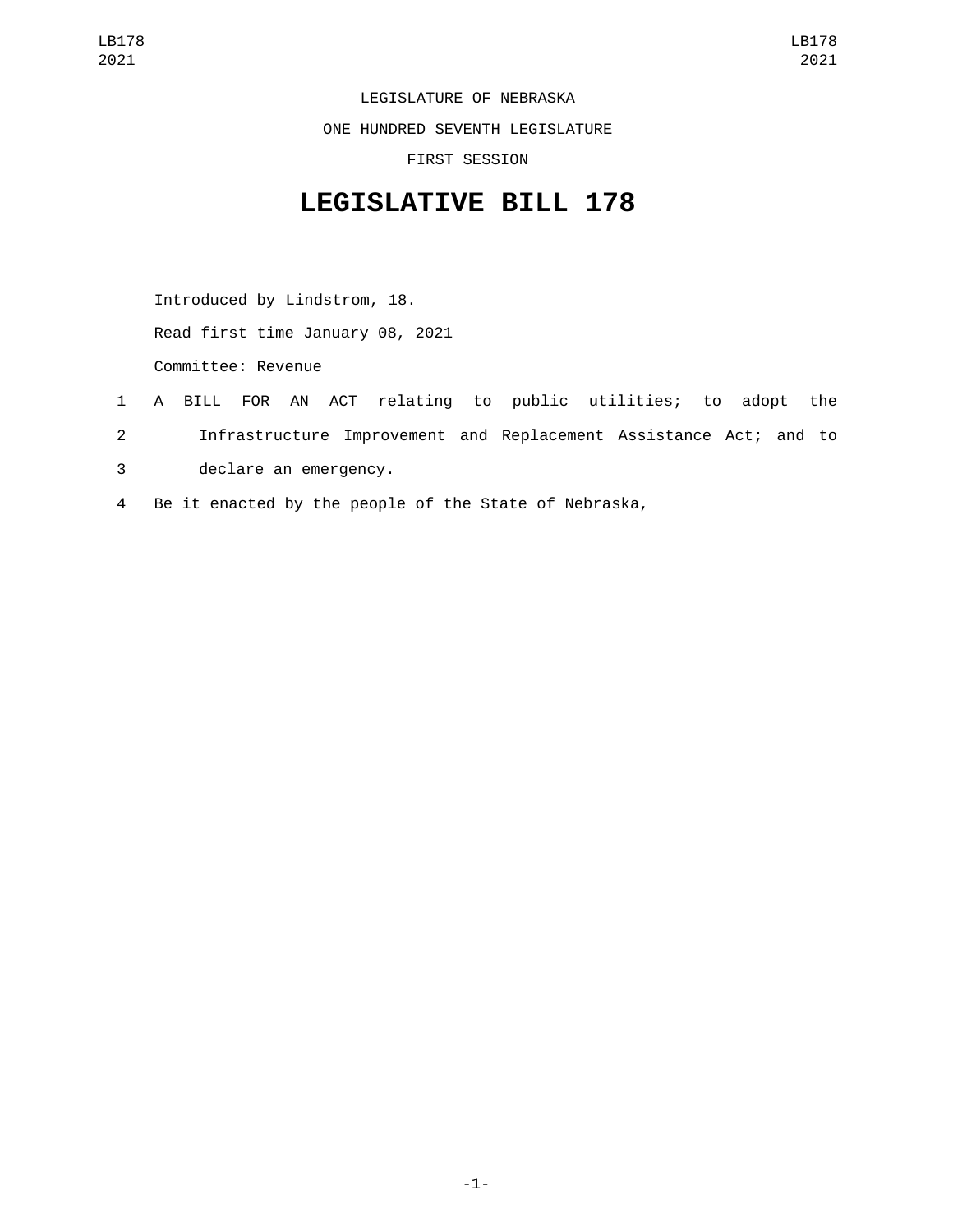| $\mathbf{1}$     | Sections 1 to 5 of this act shall be known and may be<br>Section 1.      |
|------------------|--------------------------------------------------------------------------|
| $\overline{2}$   | cited as the Infrastructure Improvement and Replacement Assistance Act.  |
| 3                | Sec. 2. (1) The Legislature finds that municipalities and sewer and      |
| 4                | water utilities of this state face a need to construct, upgrade,         |
| 5                | redevelop, and replace sewer and water infrastructure facilities and to  |
| 6                | redevelop and replace obsolete sewer and water facilities. By providing  |
| 7                | sewer and water facilities, municipalities and sewer and water utilities |
| 8                | provide the building blocks for economic development. Not only does the  |
| $\boldsymbol{9}$ | investment in infrastructure generate an immediate stream of economic    |
| 10               | activity, it also lays the groundwork for private investment that will   |
| 11               | use the facilities so provided. Municipalities and sewer and water       |
| 12               | utilities in this state currently are in critical need of assistance in  |
| 13               | providing these facilities. Political subdivisions are limited in their  |
| 14               | ability to finance major infrastructure projects. Political subdivisions |
| 15               | are able to use property taxes, local option sales taxes, bond funding,  |
| 16               | fees for services, or a combination thereof. However, many of these      |
| 17               | financing options contain statutory budget and tax levy restrictions. In |
| 18               | order to minimize the burden on property taxpayers in Nebraska, the      |
| 19               | Legislature finds that it is fair and equitable to encourage the use of  |
| 20               | fees for services to finance major infrastructure projects.              |

 (2) The Legislature further finds that it is in the public interest to assist municipalities and sewer and water utilities by establishing a turnback of state sales tax revenue to provide funds to municipalities and sewer and water utilities to be used to replace and redevelop sewer and water infrastructure facilities and to redevelop and replace obsolete sewer and water facilities. In order that this state and its residents may receive long-term economic and fiscal benefits from such facilities, a need exists to provide state assistance to municipalities and sewer and water utilities endeavoring to construct, acquire, substantially reconstruct, expand, operate, improve, or equip such facilities. It is in the best interest of the state, its municipalities, and its sewer and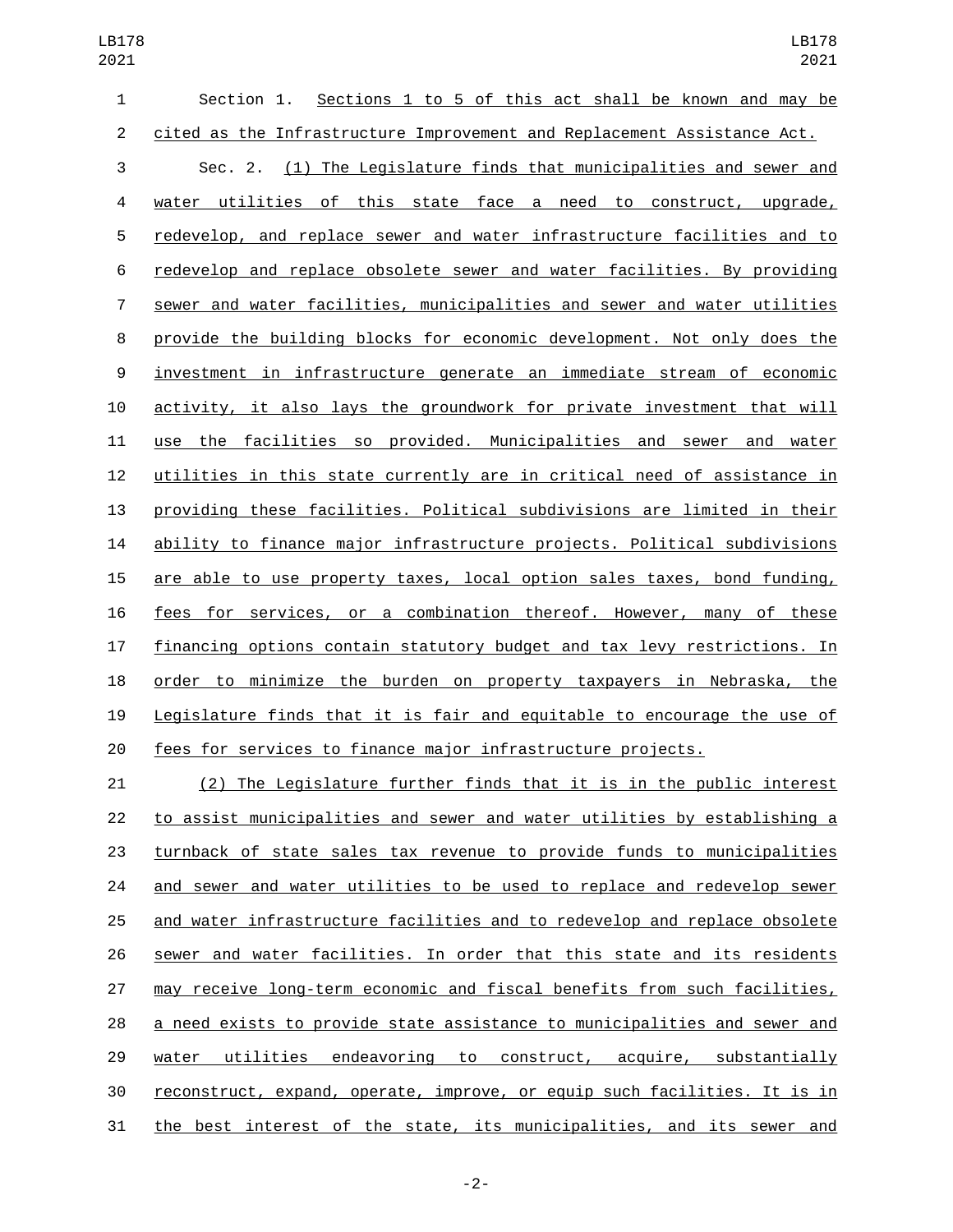| $\mathbf{1}$   | water utilities that the state assist municipalities and sewer and water     |
|----------------|------------------------------------------------------------------------------|
| $\overline{2}$ | utilities in financing the construction, acquisition, substantial            |
| 3              | reconstruction, expansion, operation, improvement, or equipping of sewer     |
| 4              | and water infrastructure facilities and to permit municipalities and         |
| 5              | sewer and water utilities to reissue bonds secured by amounts received       |
| 6              | under the Infrastructure Improvement and Replacement Assistance Act and      |
| 7              | from other sources.                                                          |
| 8              | For purposes of the Infrastructure Improvement and<br>3 <sub>1</sub><br>Sec. |
| 9              | Replacement Assistance Act:                                                  |
| 10             | (1) Political subdivision means any local governmental body formed           |
| 11             | and organized under state law and any joint entity or joint public agency    |
| 12             | created under the Interlocal Cooperation Act or the Joint Public Agency      |
| 13             | Act which has statutory authority to issue general obligation bonds;         |
| 14             | (2) Sewer utility means any sewer utility operated by a political            |
| 15             | subdivision; and                                                             |
| 16             | (3) Water utility means any water utility operated by a political            |
| 17             | subdivision.                                                                 |
| 18             | Sec. 4. (1) The state shall assist political subdivisions and sewer          |
| 19             | and water utilities by turning back a percentage of certain state sales      |
| 20             | tax revenue to political subdivisions and sewer and water utilities as       |
| 21             | provided in this section.                                                    |
| 22             | (2) The state shall pay to each political subdivision, sewer                 |
| 23             | utility, or water utility a percentage of the state sales tax imposed on     |
| 24             | sewer and potable water fees and collected by such political subdivision     |
| 25             | or utility as follows:                                                       |
| 26             | (a) For sales taxes imposed from July 1, 2021, through June 30,              |
| 27             | 2022: 36.36 percent;                                                         |
| 28             | (b) For sales taxes imposed from July 1, 2022, through June 30,              |
| 29             | 2024: 54.54 percent; and                                                     |
| 30             | (c) For sales taxes imposed on and after July 1, 2024: 72.72                 |
| 31             | percent.                                                                     |

-3-